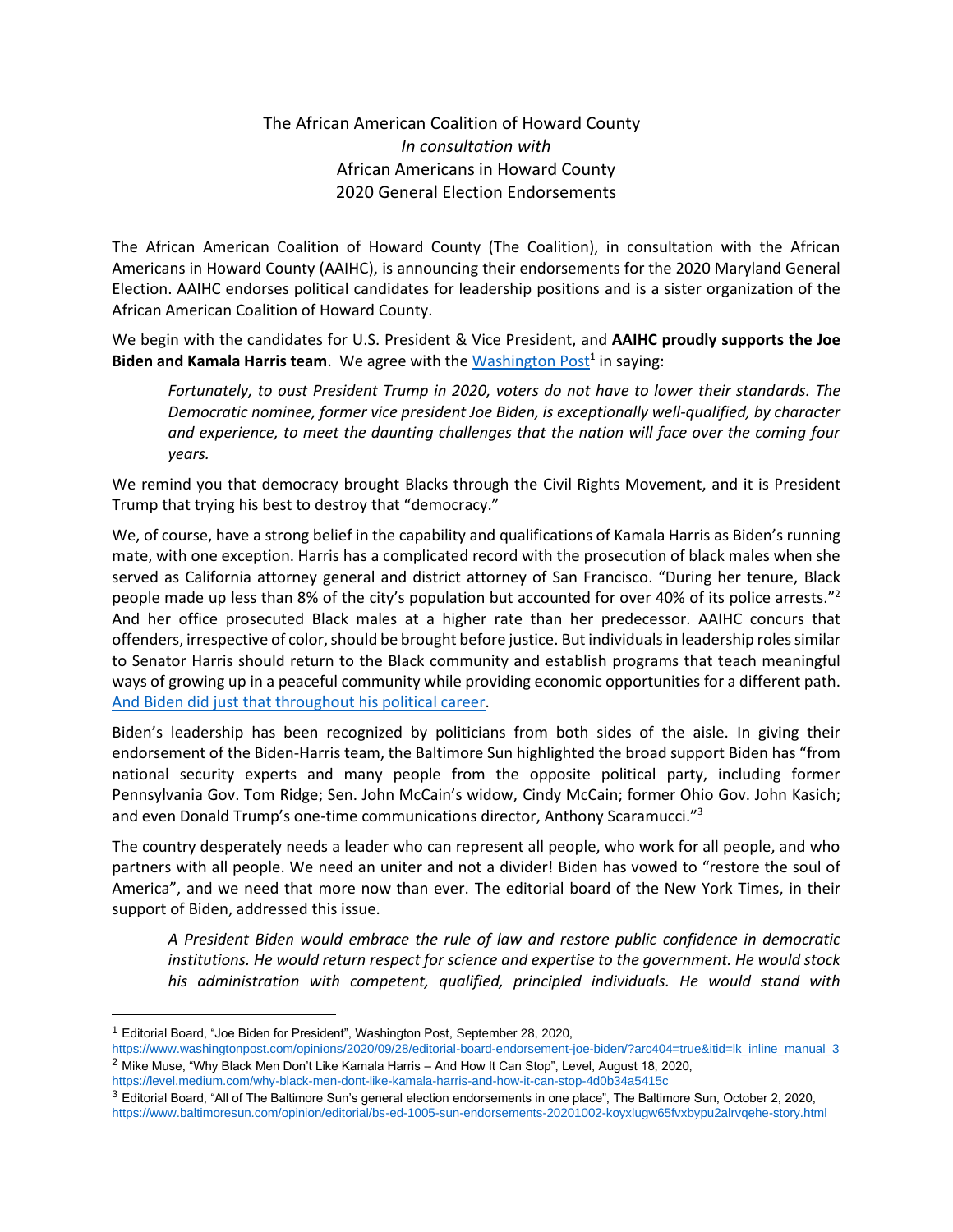*America's allies and against adversaries that seek to undermine our democracy. He would work to address systemic injustices. He would not court foreign autocrats or give comfort to white supremacists. His focus would be on healing divisions and rallying the nation around shared values. He would understand that his first duty, always, is to the American people.<sup>4</sup>*

Credible newspapers, global political leaders, and grassroots advocates have given their support, and now it is time for us to do the same.

#### **Other Key Political Races**

It's extremely important to support **Congressman Kweisi Mfume** as Howard County Congressional Representative for the 7<sup>th</sup> District. As the Past President of the National Association of Colored People (NAACP) and former congressional leader for the  $7<sup>th</sup>$  district, Mfume is the best for Howard County, Maryland, and the nation. He's the one man that can sit across the table from our adversaries and help them understand the importance of equality and justice as they negotiate and discuss foreign policy issues.

With **Congressman John Sarbanes**, Howard County can always count on him for good and effective leadership. Most recently, he worked with other lawmakers to address the concerns and issues with the U.S. Postal Service new cost-reduction policies that negatively impacted the everyday lives of all Americans. He doesn't shy away from big issues, and proudly represents Maryland. He's politically progressive and often visits Howard County to engage with us in-person.

**Congressman C. A. "Dutch" Ruppersberger** serves on the powerful House Appropriations Committee, which is responsible for writing the laws that fund the federal government. He works to defeat divisive ideological policies and works to prevent another government shutdown. With this important position, we are lucky that Ruppersberger represents us.

In the Howard County Judicial Circuit Court race, AAIHC endorses **Attorney Quincy L. Coleman***.* His opponent, John Kuchno seems to hold little faith in the ability of local Black attorneys. During the Coalition's [2020 General Election Political Forum,](https://www.facebook.com/AfAmCoalition/videos/2837344979700937/) Kuchno attempted to minimize Coleman in suggesting that he "only dealt with traffic tickets cases". With over 20 years of litigation experience in various jurisdictions throughout Maryland and Washington, DC, Coleman has more than enough experience to serve as the next judge on the Judicial Circuit Court.

As to the Judge, Court of Special Appeals (At Large), AAIHC endorses **E. Gregory Wells,** and for Judge of Special Appeals (Circuit Court 3), we endorse Judge **Kathryn Grill Graeff.**

For the Howard County School Board, AAIHC's endorses:

Councilmanic District 1, **Matthews D. Molyett**

Councilmanic District 2, **Antonia Barkley Watts**

Councilmanic District 3, **Jolene Mosely**

Councilmanic District 4, **Jen Mallo**

Councilmanic District 5, **No Endorsement**

AAIHC's rationale for our endorsements of the school board candidates includes support of [proper](https://news.yahoo.com/parent-resistance-thwarts-local-school-173518596.html)  desegregation [to ensure closing of the achievement gaps;](https://news.yahoo.com/parent-resistance-thwarts-local-school-173518596.html) incorporating full-scale equity in the Howard

<sup>4</sup> Editorial Board, "Elect Joe Biden, America", The New Times, October 6, 2020[, https://www.nytimes.com/2020/10/06/opinion/joe](https://www.nytimes.com/2020/10/06/opinion/joe-biden-2020-nytimes-endorsement.html?action=click&auth=login-email&login=email&module=Opinion&pgtype=Homepage)[biden-2020-nytimes-endorsement.html?action=click&auth=login-email&login=email&module=Opinion&pgtype=Homepage](https://www.nytimes.com/2020/10/06/opinion/joe-biden-2020-nytimes-endorsement.html?action=click&auth=login-email&login=email&module=Opinion&pgtype=Homepage)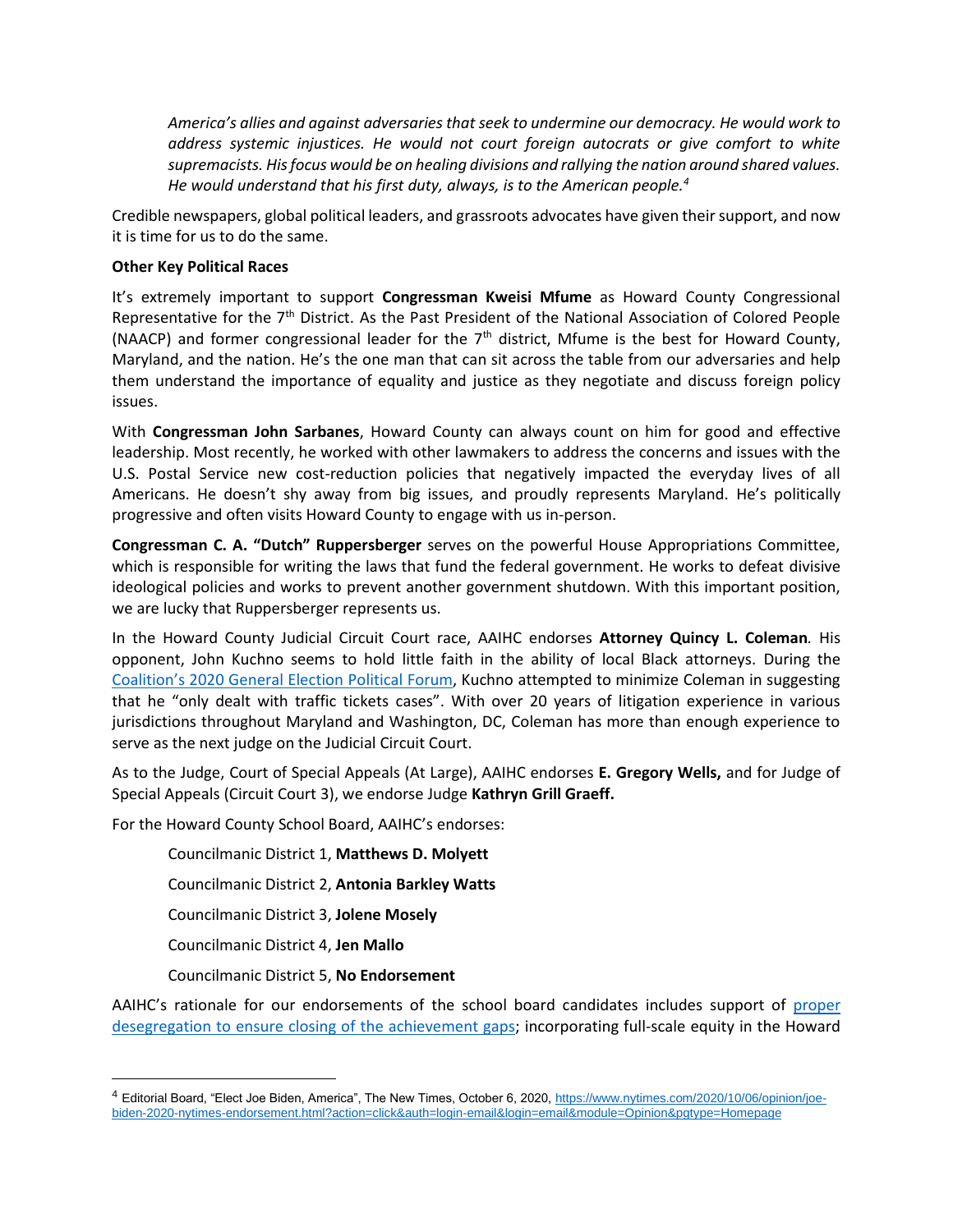County Public School System; and, of course, a core group on the Board that the community can confidently work with in good faith.

| <b>Ballot Questions</b>                                                                                                                                                                                                                                                                                                                                                                                                                                                                                                                                                                                                                                                                                                                                                                                                                                                              | <b>Position</b> |
|--------------------------------------------------------------------------------------------------------------------------------------------------------------------------------------------------------------------------------------------------------------------------------------------------------------------------------------------------------------------------------------------------------------------------------------------------------------------------------------------------------------------------------------------------------------------------------------------------------------------------------------------------------------------------------------------------------------------------------------------------------------------------------------------------------------------------------------------------------------------------------------|-----------------|
| <b>Ballot Question 1</b><br><b>Constitutional Amendment State Budget Process</b><br>The proposed constitutional amendment gives state lawmakers additional<br>authority to reallocate spending within the state budget. The General Assembly<br>now has direct authority to reduce spending but not necessarily to shift resources<br>to their preferred purpose. This would put the budgetary balance of power in line<br>with the practice in 49 other states and adds this additional protection: it would<br>grant the sitting governor the power of a line-item veto if he or she disagreed<br>with a legislative spending priority. Legislators would then have an opportunity<br>to override that veto with a three-fifths majority at a later date. The new<br>arrangement would not go into effect until Fiscal 2024 so it would have no<br>impact on the current governor. | Vote "FOR"      |
|                                                                                                                                                                                                                                                                                                                                                                                                                                                                                                                                                                                                                                                                                                                                                                                                                                                                                      |                 |
| <b>Ballot Question 2</b><br>Commercial Gaming Expansion (for means Education funds)                                                                                                                                                                                                                                                                                                                                                                                                                                                                                                                                                                                                                                                                                                                                                                                                  | Vote "FOR"      |
| <b>Ballot Question A</b><br>Would amend the county charter to alter the dates for redistricting of Howard<br>County Council seats to reflect a shift in the timing of the Maryland primary<br>election from September to June. (Baltimore Sun)                                                                                                                                                                                                                                                                                                                                                                                                                                                                                                                                                                                                                                       | Vote "FOR"      |
| <b>Ballot Question B</b><br>Question B shortens the term that citizens would serve on various county<br>advisory boards from five years to three years. (Baltimore Sun)                                                                                                                                                                                                                                                                                                                                                                                                                                                                                                                                                                                                                                                                                                              | Vote "FOR"      |
| <b>Ballot Question C</b><br><b>Charter Amendment County Employment Discrimination</b>                                                                                                                                                                                                                                                                                                                                                                                                                                                                                                                                                                                                                                                                                                                                                                                                | Vote "FOR"      |
| Would clarify and extend the restrictions on employment discrimination to ban<br>it on the basis of disability, color, national origin, immigration status, age,<br>occupation, marital status, sexual orientation, gender identity, or expression,<br>family status, or personal appearance. It maintains the county's ban on hiring<br>decisions on the basis of an applicant's political affiliation, political opinions or<br>associations, or race. (Baltimore Sun)                                                                                                                                                                                                                                                                                                                                                                                                             |                 |